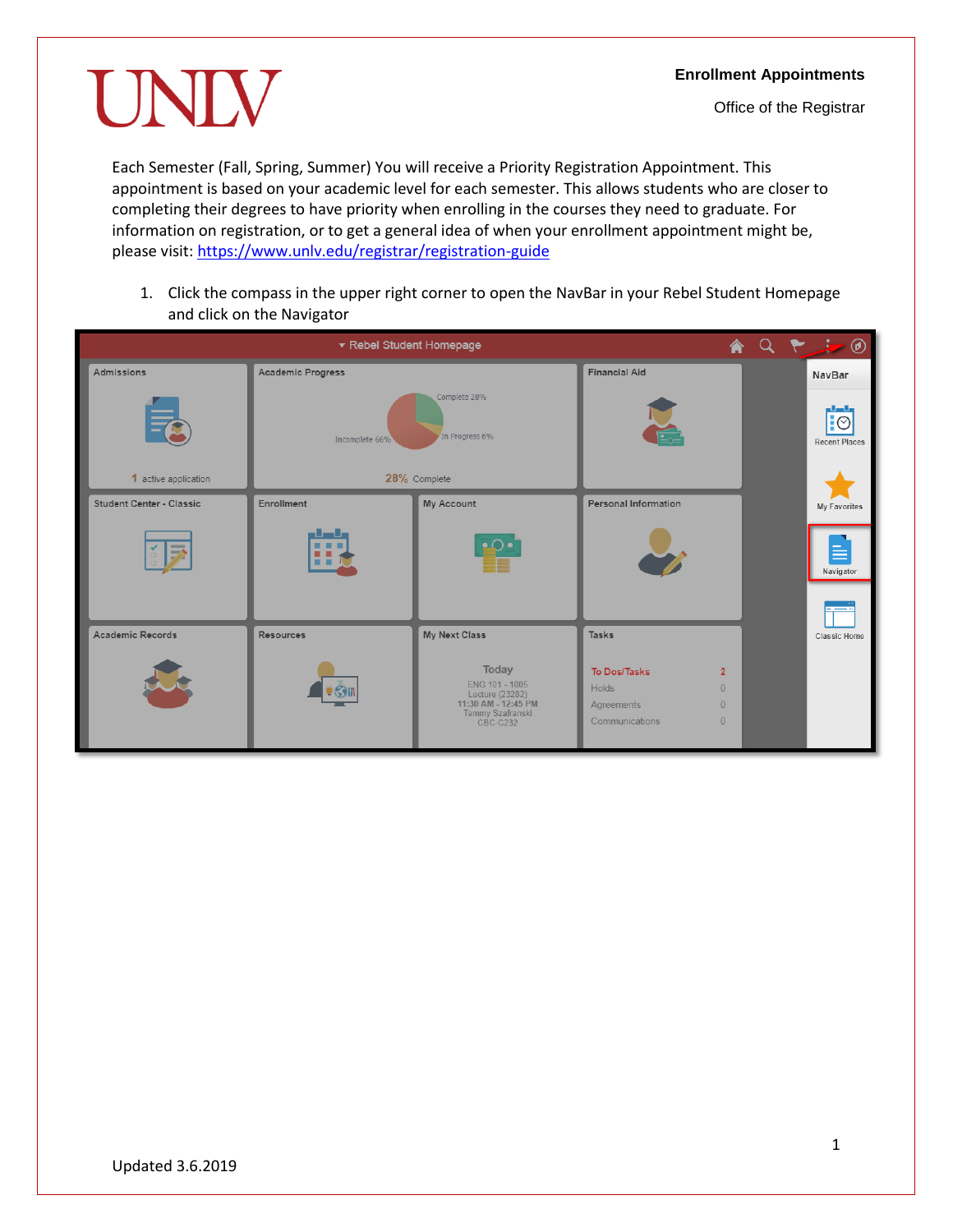Office of the Registrar

2. Navigate to the Enrollment Appointment Page by clicking Self Service

UNIV



A. Click on Enrollment to view the Enrollment menu

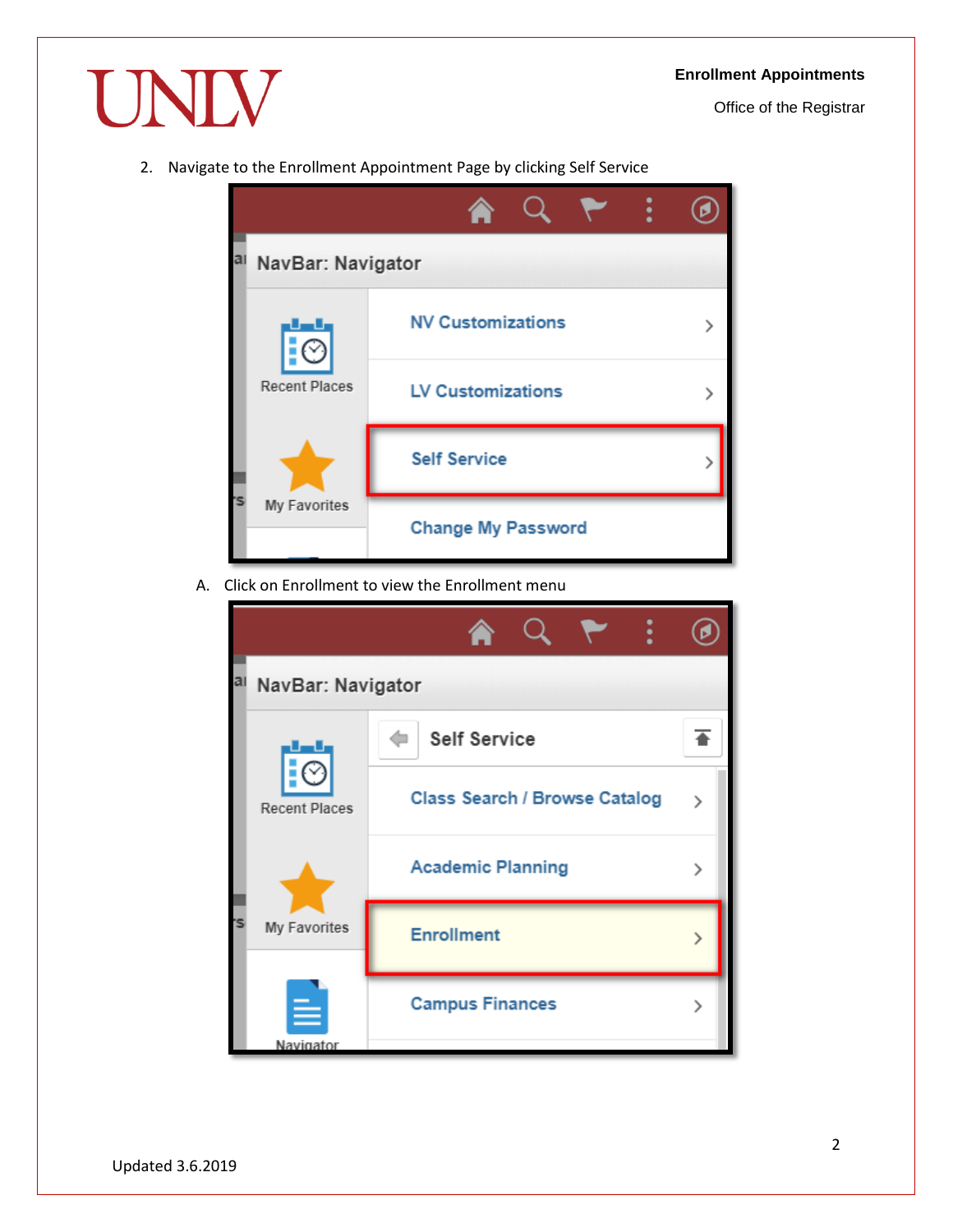Office of the Registrar

B. Select Enrollment Dates from the Enrollment Menu

UNIV

| NavBar: Navigator                           |                            |  |  |  |  |
|---------------------------------------------|----------------------------|--|--|--|--|
| <b>Recent Places</b><br><b>My Favorites</b> | Enrollment                 |  |  |  |  |
|                                             | <b>View My Assignments</b> |  |  |  |  |
|                                             | <b>Enrollment Dates</b>    |  |  |  |  |
|                                             | <b>My Class Schedule</b>   |  |  |  |  |
|                                             | <b>My Weekly Schedule</b>  |  |  |  |  |

i. This will show you the terms you are eligible for enrollment 1. Select the correct term from the list and click Continue

|            |                                     |                      | $ig$ o to<br>                    |  |
|------------|-------------------------------------|----------------------|----------------------------------|--|
|            | Enroll<br>Plan<br>Search            | My Academics         |                                  |  |
|            | My Class Schedule<br>Add            | Edit<br>Swap<br>Drop | <b>Term Information</b><br>Audit |  |
|            | <b>Enrollment Dates</b>             |                      |                                  |  |
|            |                                     |                      |                                  |  |
|            | Select a term then select Continue. |                      |                                  |  |
|            | <b>Term</b>                         | Career               | Institution                      |  |
| ○          | 2019 Spring                         | Undergraduate        | University of Nevada Las Vegas   |  |
| $\bigcirc$ | 2019 Summer                         | Undergraduate        | University of Nevada Las Vegas   |  |
|            | Go to top                           |                      | Continue                         |  |

- 2. If you do not see the correct term it may be because:
	- a. You have been discontinued or suspended if this is the case you will need to reapply (if discontinued) or contact your academic advisor (if suspended)
	- b. You have applied for graduation Applying for graduation indicates you will not be taking any more classes for a particular program. If you need to enroll in classes for your degree you will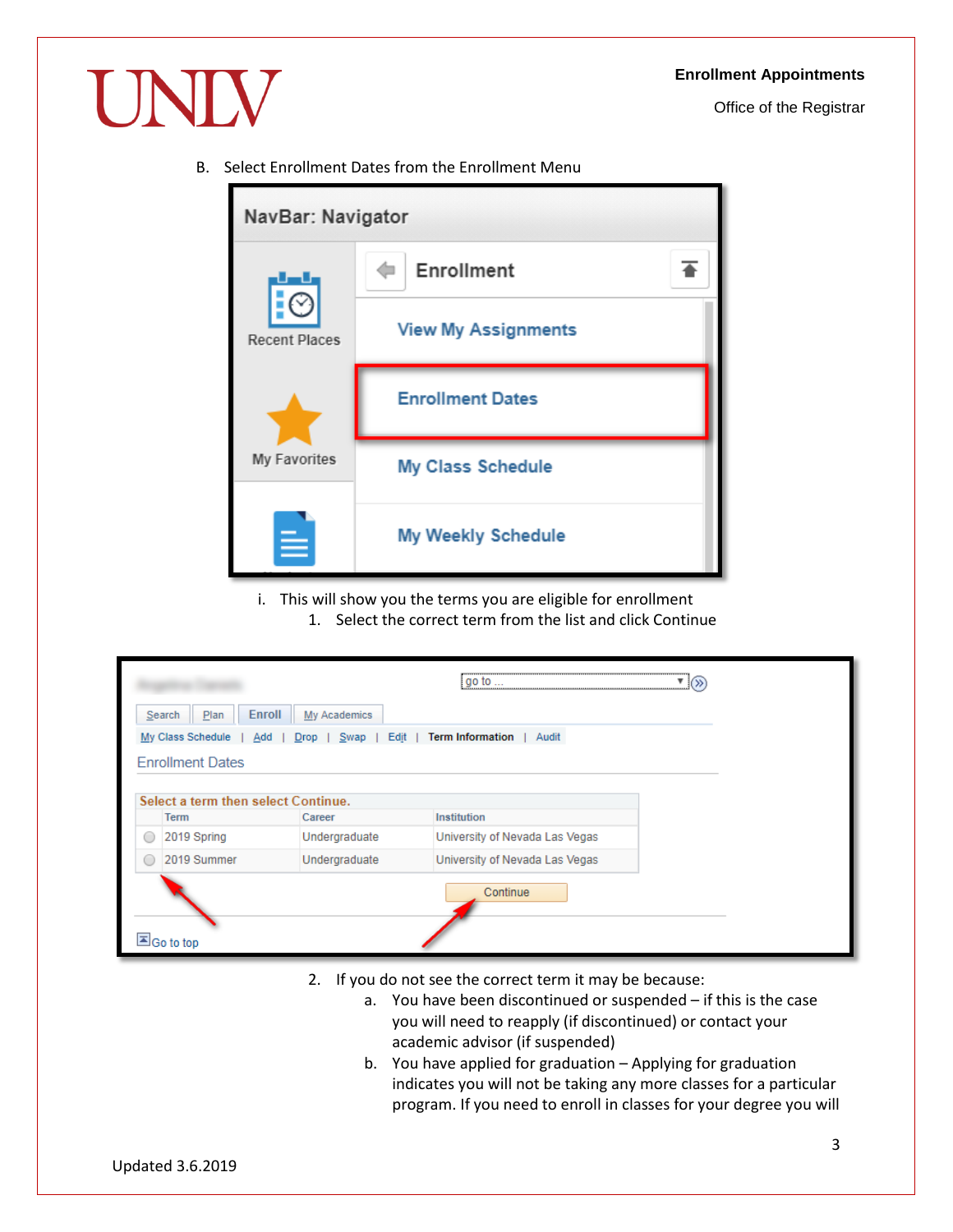## **Enrollment Appointments**

Office of the Registrar

need to contact the Registrar's Office to have it removed. If you would like to complete additional courses, not required for your degree, you need to submit a new application

| <b>Enroll</b><br>Plan<br>Search                                                          | My Academics                                                                    |                          |                              |                                          |                              |                                     |  |
|------------------------------------------------------------------------------------------|---------------------------------------------------------------------------------|--------------------------|------------------------------|------------------------------------------|------------------------------|-------------------------------------|--|
| My Class Schedule<br>Drop   Swap   Edit  <br>Term Information   Audit<br>Add             |                                                                                 |                          |                              |                                          |                              |                                     |  |
| <b>Enrollment Dates</b>                                                                  |                                                                                 |                          |                              |                                          |                              |                                     |  |
| select Change.<br>2019 Summer   Undergraduate   University of Nevada Las<br><b>Vegas</b> | To view appointments and enrollment dates for another term, select the term and |                          |                              |                                          | Change Term                  |                                     |  |
| <b>Enrollment Appointments</b>                                                           |                                                                                 |                          |                              |                                          |                              |                                     |  |
| <b>Session</b>                                                                           | <b>Appointment Begins</b>                                                       | <b>Appointment Ends</b>  | Max<br>Total<br><b>Units</b> | Max No Max<br><b>GPA</b><br><b>Units</b> | <b>Audit</b><br><b>Units</b> | Max<br>Wait<br>List<br><b>Units</b> |  |
| <b>Summer Regular</b>                                                                    | March 28, 2019<br>12:00PM                                                       | April 8, 2019<br>11:59PM | 18.00                        | 18.00                                    | 18.00                        | 18.00                               |  |
| Regular Academic                                                                         | March 28, 2019<br>12:00PM                                                       | April 8, 2019<br>11:59PM | 18.00                        | 18.00                                    | 18.00                        | 18.00                               |  |
| Modular                                                                                  | March 28, 2019<br>12:00PM                                                       | April 8, 2019<br>11:59PM | 18.00                        | 18.00                                    | 18.00                        | 18.00                               |  |
| <b>Ed Outreach</b>                                                                       | March 28, 2019<br>12:00PM                                                       | April 8, 2019<br>11:59PM | 18.00                        | 18.00                                    | 18.00                        | 18.00                               |  |
| Nursing                                                                                  | March 28, 2019<br>12:00PM                                                       | April 8, 2019<br>11:59PM | 18.00                        | 18.00                                    | 18.00                        | 18.00                               |  |
| Summer Modular                                                                           | March 28, 2019<br>12:00PM                                                       | April 8, 2019<br>11:59PM | 18.00                        | 18.00                                    | 18.00                        | 18.00                               |  |
| Summer 1                                                                                 | March 28, 2019<br>12:00PM                                                       | April 8, 2019<br>11:59PM | 18.00                        | 18.00                                    | 18.00                        | 18.00                               |  |
| Summer 2                                                                                 | March 28, 2019<br>12:00PM                                                       | April 8, 2019<br>11:59PM | 18.00                        | 18.00                                    | 18.00                        | 18.00                               |  |
| Summer 3                                                                                 | March 28, 2019<br>12:00PM                                                       | April 8, 2019<br>11:59PM | 18.00                        | 18.00                                    | 18.00                        | 18.00                               |  |

- 3. The enrollment dates listed will have a number of sessions but in most cases the date will be the same for each session. Generally you will want to check the one that says Regular Academic. This **date and time** is when you can BEGIN enrolling in classes (pay close attention to the time)
	- A. The Appointment End time indicates the when Open Enrollment begins
		- i. You will still be able to add courses during open enrollment however ALL students are eligible to enroll during this time so you will no longer have any priority

UNIV